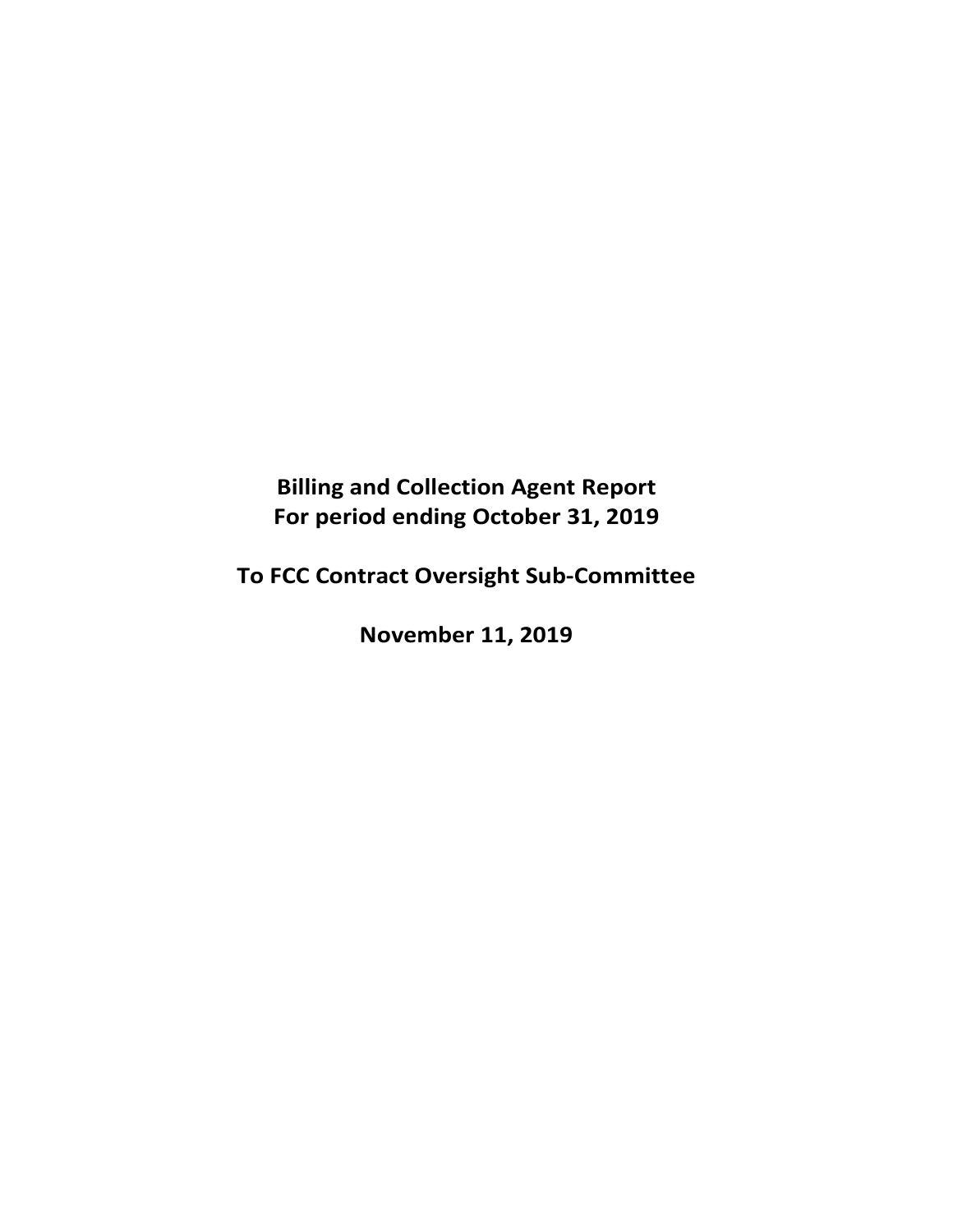# **NANPA FUND STATEMENT OF FINANCIAL POSITION October 31, 2019**

**Assets**

| Cash in bank                                     |            | \$<br>8,678,546 |
|--------------------------------------------------|------------|-----------------|
| Receivables                                      |            |                 |
| <b>Receivable from US Carriers</b>               | 235,140    |                 |
| Receivable from Canada                           |            |                 |
| Receivable from Caribbean countries              | 11,839     |                 |
| Receivables forwarded to Treasury for collection | 59,002     |                 |
| Allowance for uncollectible accounts             | (150, 700) | 155,281         |
| <b>Total assets</b>                              |            | 8,833,827       |
| Less: Accrued liabilities                        |            |                 |
| Welch LLP                                        | 28,400     |                 |
| SOMOS                                            | 555,418    |                 |
| Data Collection Agent - USAC                     | 6,500      |                 |
| <b>BNY Bank fees</b>                             | 2,000      |                 |
|                                                  |            | (592, 318)      |
| <b>Fund balance</b>                              |            | 8,241,509       |

Invoices for the 2019/20 funding period which runs from October 1, 2019 to September 30, 2020 were emailed/mailed on September 12th. Payments are due October 15, 2019.

During the month of September, the transition from BNY Mellon to Bank of America occurred. The account at BNY Mellon will be formally closed by the end of November.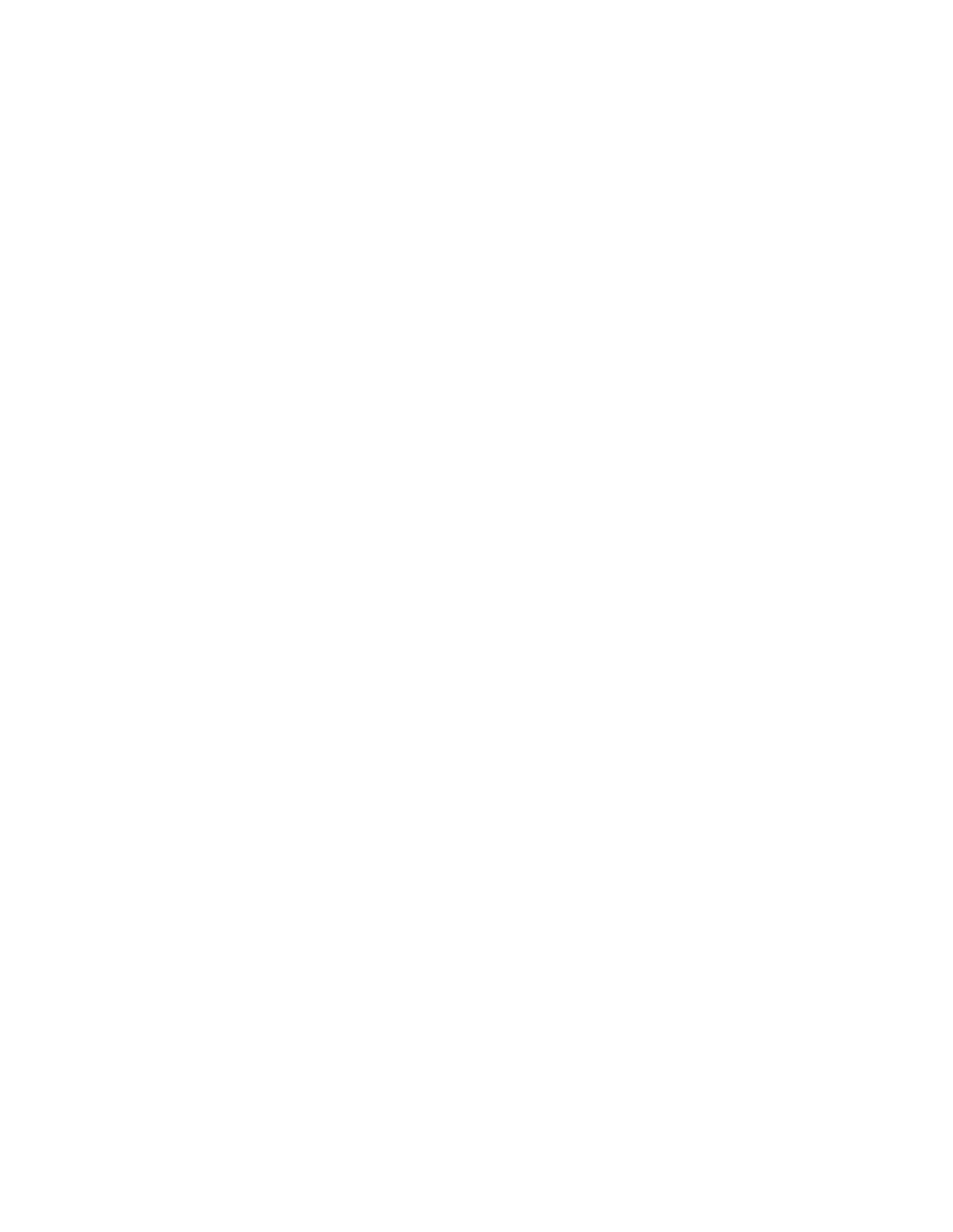# **NANP FUND STATEMENT OF CHANGES IN FUND BALANCE OCTOBER 2019 TO SEPTEMBER 2020**

|                                                |            | <b>Actual</b>    | Forecasted           |                  |                  |                  |            |           |                  |                  |                  |                  | <b>Variance between</b> |                   |                   |                        |
|------------------------------------------------|------------|------------------|----------------------|------------------|------------------|------------------|------------|-----------|------------------|------------------|------------------|------------------|-------------------------|-------------------|-------------------|------------------------|
|                                                |            |                  |                      |                  |                  |                  |            |           |                  |                  |                  |                  |                         |                   |                   | forecasted results and |
|                                                |            | Oct-19           | <b>Nov-19</b>        | <b>Dec-19</b>    | <b>Jan-20</b>    | <b>Feb-20</b>    | Mar-20     | Apr-20    | <b>May-20</b>    | <b>Jun-20</b>    | <b>Jul-20</b>    | <b>Aug-20</b>    | $Sep-20$                | <b>Total</b>      | <b>Budget</b>     | budget at Sept 30/20   |
| Revenue                                        |            |                  |                      |                  |                  |                  |            |           |                  |                  |                  |                  |                         |                   |                   |                        |
| <b>International Contributions</b>             |            |                  |                      |                  |                  |                  |            |           |                  |                  |                  |                  |                         |                   |                   |                        |
| Canada<br>Caribbean countries                  | (1)<br>(1) | 35,710<br>43.355 | 17,855<br>$\sim$ $-$ | 17,855<br>$\sim$ | 17,855<br>$\sim$ | 17,855           | 17,855     | 17,855    | 17,855<br>$\sim$ | 17,856<br>$\sim$ | 17,856<br>$\sim$ | 17,856<br>$\sim$ |                         | 214,263<br>43,355 | 214,263<br>43,355 |                        |
| <b>Total International Contributions</b>       |            | 79,065           | 17,855               | 17,855           | 17,855           | 17,855           | 17,855     | 17,855    | 17,855           | 17,856           | 17,856           | 17,856           | $\sim$                  | 257,618           | 257,618           |                        |
| Domestic Contributions - US carriers           | (1)        | 9,607,193        | 164,254              | 164,254          | 164,254          | 164,254          | 164,254    | 164,254   | 164,254          | 164,254          | 164,254          | 164,254          |                         | 11,249,733        | 11,178,803        | 70,930                 |
|                                                |            |                  |                      |                  |                  |                  |            |           |                  |                  |                  |                  |                         |                   |                   |                        |
| Late filing fees for Form 499A                 | (2)        | (2,600)          | $\sim$               | $\sim$           | $\sim$           | $\sim$           | $\sim$     | $\sim$    | $\sim$           | $\sim$           | $\sim$           | $\sim$           | 80,000                  | 77,400            | 80,000            | (2,600)                |
| Interest income                                | (3)        | 7,270            | 2,500                | 2,500            | 2,500            | 2,500            | 2,500      | 2,500     | 2,500            | 2,500            | 2,500            | 2,500            | 2,500                   | 34,770            | 30,000            | 4,770                  |
| <b>Total revenue</b>                           |            | 9,690,928        | 184,609              | 184,609          | 184,609          | 184,609          | 184,609    | 184,609   | 184,609          | 184,610          | 184,610          | 184,610          | 82,500                  | 11,619,521        | 11,546,421        | 73,100                 |
| <b>Expenses</b>                                |            |                  |                      |                  |                  |                  |            |           |                  |                  |                  |                  |                         |                   |                   |                        |
| <b>NANPA Administration - Somos</b>            | (4)(a)     | 240,833          | 243,333              | 243,333          | 243,333          | 243,333          | 243,333    | 243,333   | 243,333          | 243,333          | 243,333          | 243,333          | 243,333                 | 2,917,496         | 2,919,996         | 2,500                  |
| <b>NANPA Administration - transition costs</b> | (4)(b)     | $\sim$           |                      |                  |                  |                  | 240,833    | 240,833   |                  |                  |                  |                  |                         | 481,666           | 481,666           |                        |
| NANPA Administration - Change Order A          | (4)(c)     | $\sim$           | 19,606               |                  |                  |                  |            |           |                  |                  |                  |                  |                         | 19,606            |                   | (19,606)               |
| 1K Block Pooling - Somos                       | (5)(a)     | 314,585          | 319,585              | 319,585          | 319,585          | 319,585          | 319,585    | 319,585   | 319,585          | 319,585          | 319,585          | 319,585          | 319,585                 | 3,830,020         | 3,835,020         | 5,000                  |
| 1K Block Pooling - Transition Costs            | (5)(b)     | $\sim$           |                      |                  |                  |                  | 314,585    | 314,585   |                  |                  |                  |                  |                         | 629,170           | 629,170           |                        |
| 1K Block Pooling - Change Order A              | (5)(c)     | $\sim$           | 64,004               |                  |                  |                  |            |           |                  |                  |                  |                  |                         | 64,004            |                   | (64,004)               |
| <b>Billing and Collection</b>                  |            |                  |                      |                  |                  |                  |            |           |                  |                  |                  |                  |                         |                   |                   |                        |
| Welch LLP                                      | (6)        | 28,400           | 28,400               | 28,400           | 28,400           | 28,400           | 28,400     | 28,400    | 28,400           | 28,400           | 28,400           | 28,400           | 28,400                  | 340,800           | 340,800           | $\sim$                 |
| Data Collection Agent                          | (7)        | 6,178            | 6,500                | 6,500            | 6,500            | 6,500            | 6,500      | 6,500     | 6,500            | 6,500            | 6,500            | 6,500            | 6,500                   | 77,678            | 78,000            | 322                    |
| <b>Annual Operations Audit</b>                 | (8)        | $\sim$           | $\sim$               |                  | 49,000           | $\sim$ 100 $\mu$ | $\sim$     | $\sim$    | $\sim$           | $\sim$           | $\sim$           |                  |                         | 49,000            | 49,000            | $\sim$                 |
| <b>Bank Charges</b>                            | (9)        | 5,073            | 3,167                | 3,167            | 3,167            | 3,167            | 3,167      | 3,167     | 3,167            | 3,166            | 3,166            | 3,166            | 3,166                   | 39,906            | 38,000            | (1,906)                |
| Carrier Audits                                 | (10)       | $\sim$           | $\sim$               | $\sim$ $-$       | $\sim$           | 200,000          | $\sim$ $-$ | $\sim$    | $\sim$           | $\sim$ $-$       | $\sim$           | $\sim$           | $\sim$                  | 200,000           | 200,000           |                        |
| Bad debt expense                               | (11)       | 15,680           | 3,334                | 3,334            | 3,334            | 3,333            | 3,333      | 3,333     | 3,333            | 3,333            | 3,333            | 3,333            | 3,333                   | 52,346            | 40,000            | (12, 346)              |
| <b>Total expenses</b>                          |            | 610,749          | 687,929              | 604,319          | 653,319          | 804,318          | 1,159,736  | 1,159,736 | 604,318          | 604,317          | 604,317          | 604,317          | 604,317                 | 8,701,692         | 8,611,652         | (90,040)               |
| Net revenue (expenses)                         |            | 9,080,179        | 503,320)             | 419,710) (       | 468,710)         | 619,709) (       | 975,127)   | 975,127)  | 419,709)         | 419,707) (       | 419,707) (       | 419,707) (       | 521,817)                | 2,917,829         | 2,934,769         | (16, 940)              |
| <b>Opening fund balance</b>                    |            | 838,670)         | 8,241,509            | 7,738,189        | 7,318,479        | 6,849,769        | 6,230,060  | 5,254,933 | 4,279,806        | 3,860,097        | 3,440,390        | 3,020,683        | 2,600,976               | 838,670)          | 934,769)          | 96,099                 |
| <b>Closing fund balance</b>                    |            | 8,241,509        | 7,738,189            | 7,318,479        | 6,849,769        | 6,230,060        | 5,254,933  | 4,279,806 | 3,860,097        | 3,440,390        | 3,020,683        | 2,600,976        | 2,079,159               | 2,079,159         | 2,000,000         | 79,159                 |
| Fund balance makeup:                           |            |                  |                      |                  |                  |                  |            |           |                  |                  |                  |                  |                         |                   |                   |                        |
| Contingency                                    |            | 2,000,000        | 2,000,000            | 2,000,000        | 2,000,000        | 2,000,000        | 2,000,000  | 2,000,000 | 2,000,000        | 2,000,000        | 2,000,000        | 2,000,000        | 2,000,000               | 2,000,000         | 2,000,000         |                        |
| Surplus (deficit)                              |            | 6,241,509        | 5,738,189            | 5,318,479        | 4,849,769        | 4,230,060        | 3,254,933  | 2,279,806 | 1,860,097        | 1,440,390        | 1,020,683        | 600,976          | 79,159                  | 79,159            | 12,489            |                        |
|                                                |            | 8,241,509        | 7,738,189            | 7,318,479        | 6,849,769        | 6,230,060        | 5,254,933  | 4,279,806 | 3,860,097        | 3,440,390        | 3,020,683        | 2,600,976        | 2,079,159               | 2,079,159         | 2,012,489         |                        |

**(1)** The US carrier contributions for the period from October 2019 to September 2020 and the International contributions are based upon actual billings.

#### **Assumptions: Reconciliation of actual to budget**

| (1) The US carrier contributions for the period from October 2019 to September 2020 and the International contributions are based upon actual billings.                                                                                                                     | Budgeted fund balance at September 30, 2020 - contingency         | 2,000,000 |
|-----------------------------------------------------------------------------------------------------------------------------------------------------------------------------------------------------------------------------------------------------------------------------|-------------------------------------------------------------------|-----------|
| (2) These fees represent the \$100 late filing fee charged to those companies that do not file the Form 499A by the due date.                                                                                                                                               | Increase in opening fund balance between budget period and actual | 96,099    |
| (3) Interest income is based on actual amounts received.                                                                                                                                                                                                                    | Additional billings over estimate from budget                     | 70,930    |
| (4)(a) The NANPA Administration contract with Somos expires Oct 31/19. Monthly costs are estimated based on the current contract.                                                                                                                                           | Late filing fees (reversal) for Form 499A                         | (2,600)   |
| (4)(b) This is an additional two months of Somos NANPA Administration transitional costs if a new administrator is awarded.<br>(4)(c) Change Order to combine the Central Office Code Assignment Guidelines and Thousands Block Administration Guidelines into one document | Underestimate of interest earned to date compared to budget       | 4,770     |
| (5)(a)The 1K Block Pooling Administration contract with Somos expires Oct 31/19. Monthly costs are estimated based on the current contract.                                                                                                                                 | Somos - NANPA Administration - adjustment to actual from budget   | 2,500     |
| (5)(b) This is an additional two months of Somos 1K Block Pooling transitional costs if a new administrator is awarded.                                                                                                                                                     | Somos - Pooling - adjustment to actual from budget                | 5,000     |
| (5)(c) Change Order to combine the Central Office Code Assignment Guidelines and Thousands Block Administration Guidelines into one document                                                                                                                                |                                                                   |           |
| (6) The cost of B&C Agent is based on the contract with Welch LLP                                                                                                                                                                                                           | Somos - NANPA Administration Change Order A                       | (19, 606) |
| (7) The expense for the Data Collection Agent is based on an allocation of costs by USAC.                                                                                                                                                                                   | Somos - Pooling Change Order A                                    | (64,004)  |
| (8) The expense for the annual operations audit performed by Ernst & Young LLP is based on the quote given.                                                                                                                                                                 | Decrease in B&C Agent costs                                       |           |
| (9) Bank fees are an expense to the Fund.                                                                                                                                                                                                                                   | Data Collection fees - Adjustment to actual from budget           | 322       |
| (10) The budget allows \$200,000 for carrier audits.                                                                                                                                                                                                                        | Bad debts - Adjustment to actual from budget                      | (12, 346) |
| (11) The allowance covers all accounts considered potentially uncollectible at October 31, 2019.                                                                                                                                                                            | Carrier audits that will not be performed                         |           |
|                                                                                                                                                                                                                                                                             | Operations Audit - Adjustment to actual from budget               |           |
|                                                                                                                                                                                                                                                                             | Bank fees - Variance between actual and budget                    | (1,906)   |
|                                                                                                                                                                                                                                                                             | Forecasted fund balance at October 31, 2020                       | 2,079,159 |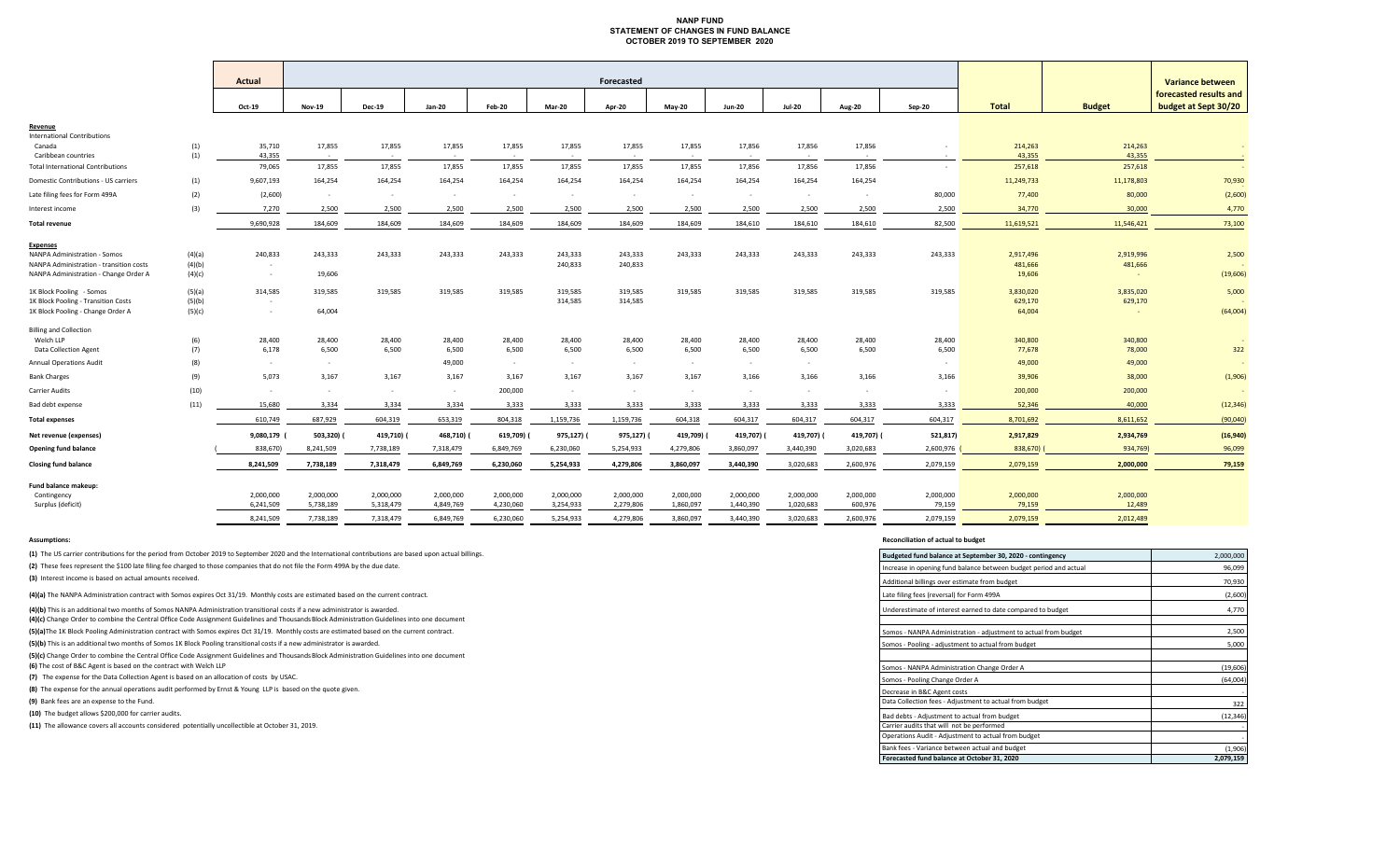# **Deliverables Report**

# **Distributing invoices**

The monthly invoices for carriers were emailed/mailed on October 15<sup>th</sup>.

# **Processing Payments**

Payment information from the lockbox service at BNY Mellon Bank and Bank of America is downloaded on a daily basis. The deposit information is recorded daily. The BNY Mellon Bank account will be closed by the end of November 2019.

# **Late/Absent Payments**

Demand notices and statements of account were emailed/mailed on October 16<sup>th</sup> to all carriers with overdue balances. A total of 1,535 demand notices and statements of account were sent out. This is on par with the prior year.

# **FCC Red Light Notices**

At a minimum, an updated red light report is posted to the FCC server for processing once a week. When required, additional updates are posted. Companies that didn't pay by the due date were put on Red Light status with the FCC on October 16th.

# **Helpdesk Queries**

All queries are directed to a helpdesk voicemail inbox or email inbox. The details of the query are documented in an MSAccess database including the date, Filer ID, nature of query, name of person making the request, who responded to the query and the resolution date. In October 359 calls and 956 emails were received which is comparable to the prior year. Most queries are about requesting copies of invoices, how to make changes to their email billing address, notification about closing their business, asking what the invoice was for or asking how to make a payment.

# **Staffing Changes**

There have been no changes to staffing this month.

#### **Contract Renewals**

The Billing and Collection Agent contract was awarded to Welch LLP in April 2018. The contract is for a 5-year period from May 1, 2018 to April 30, 2023.

The initial contract with Somos for the NANPA Administration and 1K Poolling contracts covered the period from November 1, 2018 to October 31, 2019. The interim contracts was extended for an additional 6 months, with two 3 month extension options.

#### **Status of Audits**

**FCC Audit:** The FCC financial audit has started. A kick off meeting was held with the auditors on April 23. A listing has been provided by the auditors of the required documents and the due dates.

**Independent Audit:** The independent audit by Ernst & Young LLP of the financial statements and specified procedures will commence on November 11, 2019.

**IPERIA:** A kick-off meeting was held in November with the FCC and the auditors. Documentation requested was provided in December 2018. Ongoing biweekly conference calls were attended.

#### **Deliverable Reports Submission Dates**

**Monthly SSF 224 repor**t - submitted November 4, 2019. **Quarterly Report on Fund Performance and Statement of Financial Positio**n - submitted on October 9, 2019 **Quarterly Crosswalk reporting package** - submitted October 9, 2019 **Treasury Report on Receivables** - submitted October 17, 2019 **September COSC report** - submitted on October 9, 2019

### **Accounts Receivable**

We received \$575.07 in October from Treasury for debts collected.

At the end of October there are 833 of the 6040 invoices issued still outstanding representing \$120,549.99. Payment for these invoices was due October 15th. A reminder email was sent out on October 2nd.